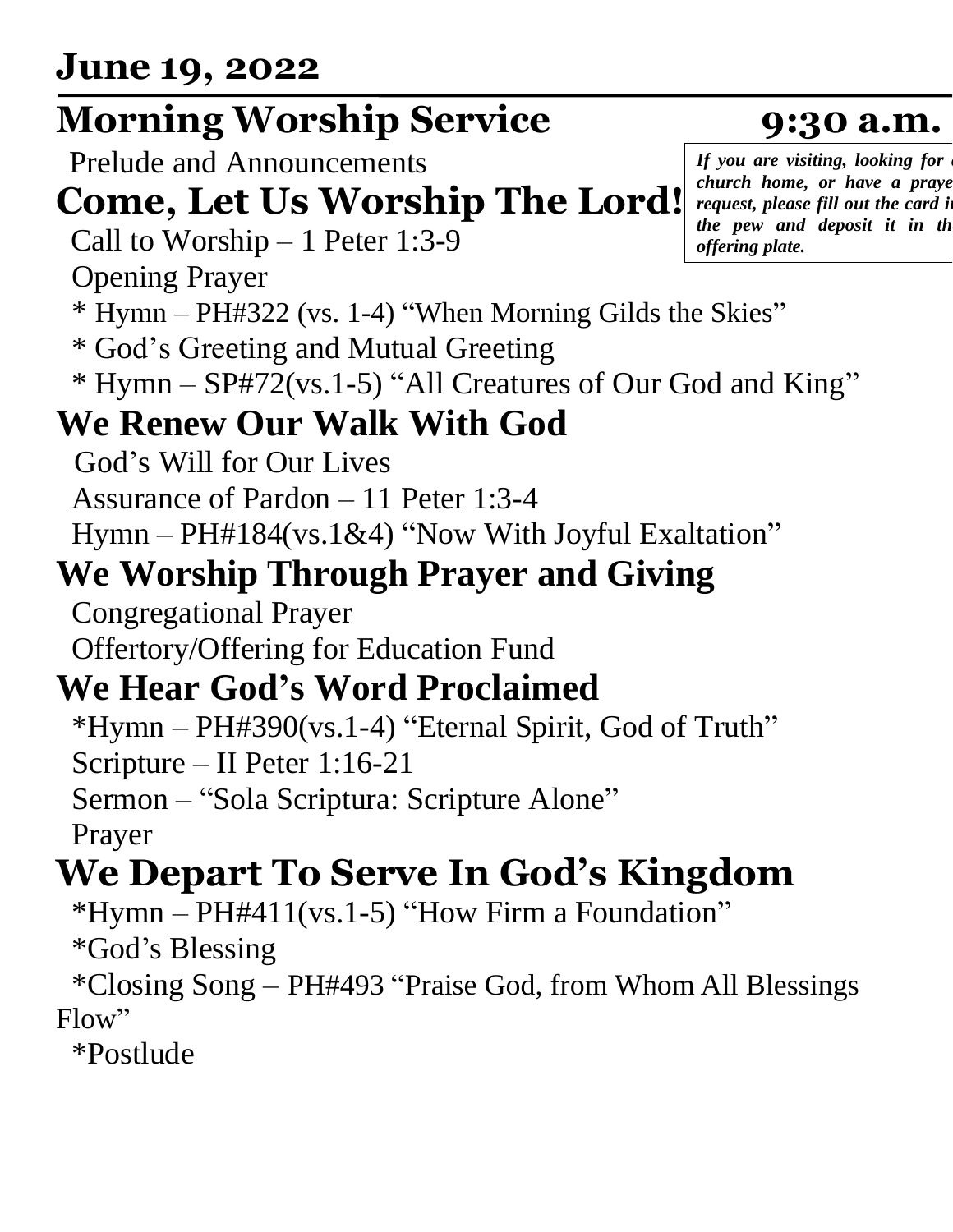#### **June 19, 2022**

## **Evening Worship 6:30 p.m.**

Welcome and Announcements

## **Come, Let Us Worship The Lord**

Call to Worship & Opening Prayer \*Hymn – PH#111(vs.1-3) "O Lord, My God, Most Earnestly" \*God's Greeting

## **We Express Our Faith**

\*Apostles Creed – On the screen \*Hymn of Faith – PH#373(vs.1-4) "Beautiful Savior"

## **We Worship Through Prayer**

 Congregational Prayer (Offering for Center of Hope - put in offering plates at the door)

## **We Hear God's Word Proclaimed**

\*Hymn – PH#398(vs.1-4) "The Church's One Foundation" Scripture: Galatians 6:1-18 Sermon: "Christ Centered Community" Prayer

## **We Respond With Thanksgiving**

\*Hymn – PH#444(vs.1-4) "A Mighty Fortress Is Our God"

## **We Depart To Serve Our Savior**

 \*God's Blessing \*Closing Song: PH#470(vs.1-5) "Abide With Me" Postlude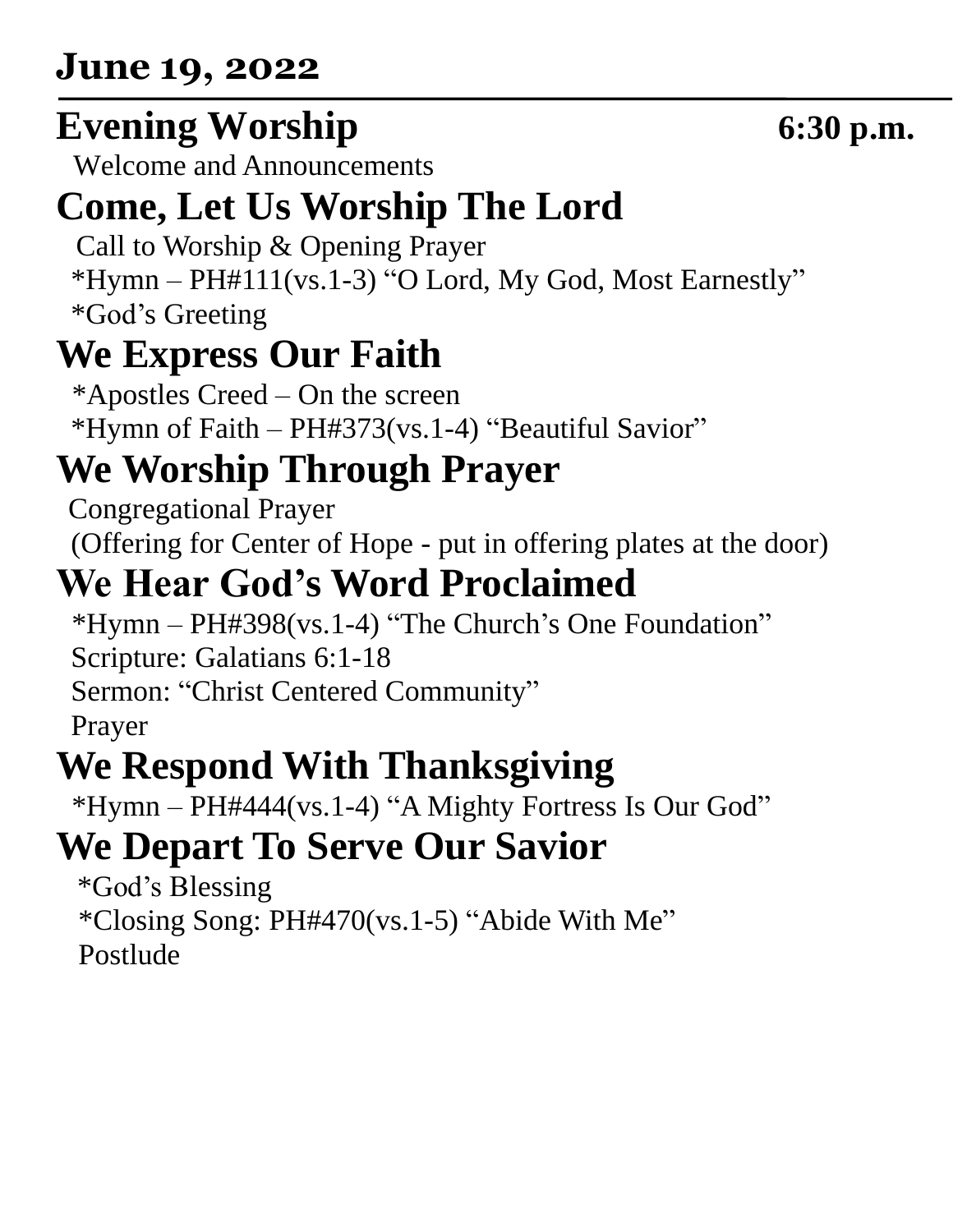#### **June 19, 2022**

| <b>Greeters</b>     | <b>West Door</b>                              | <b>East Door</b>         |
|---------------------|-----------------------------------------------|--------------------------|
| Today:              | Darwin & Darla Timmer                         | John & Evonne Top        |
| <b>Next Week:</b>   | Larry & Melinda Top                           | Tim & Cheryl Van Bruggen |
| Accompanist         |                                               |                          |
| Today:              | Phyllis Vos                                   |                          |
|                     | Next Sunday: Arla Feikema                     |                          |
| <b>Sound System</b> |                                               |                          |
| Today:              | Shawn Feikema                                 |                          |
|                     | Next Sunday: Tim Van Bruggen                  |                          |
| <b>Nursery</b>      |                                               |                          |
| Today:              | Erica Mesman & Cora Mesman                    |                          |
| <b>Next Sunday:</b> | Jovienne Dilly & Ella Feikema                 |                          |
| <b>Offerings</b>    |                                               |                          |
| Today:              | A.M. – Education Fund                         |                          |
|                     | $P.M. - Center of Hope$                       |                          |
|                     | Next Sunday: A.M. - New Life Treatment Center |                          |
|                     | P.M. – Hope Haven                             |                          |

#### **Highway 75 Wayside Chapel Cleaning**

**Cleaning:** This Week: Darla Faber Next Week: Char Feikema **Mowing:** This Week: Rich & Vicki Hubbling Next Week: Brad & Janna Klarenbeek

#### **Week's Events**

| We extend a warm welcome to all who have joined us for |
|--------------------------------------------------------|
| worship today!                                         |
| 9:30 a.m. Morning Worship Service                      |
| 10:45 a.m. Congregational Informational Meeting        |
| 6:30 p.m. Evening Worship Service                      |
| 7:00 p.m. Council Meeting                              |
| 6:15 a.m. Ladies Bible Study                           |
| 5:30 p.m. Sunday morning Service broadcast on Vast     |
| 12:30 p.m. Sunday evening Service broadcast on Vast    |
|                                                        |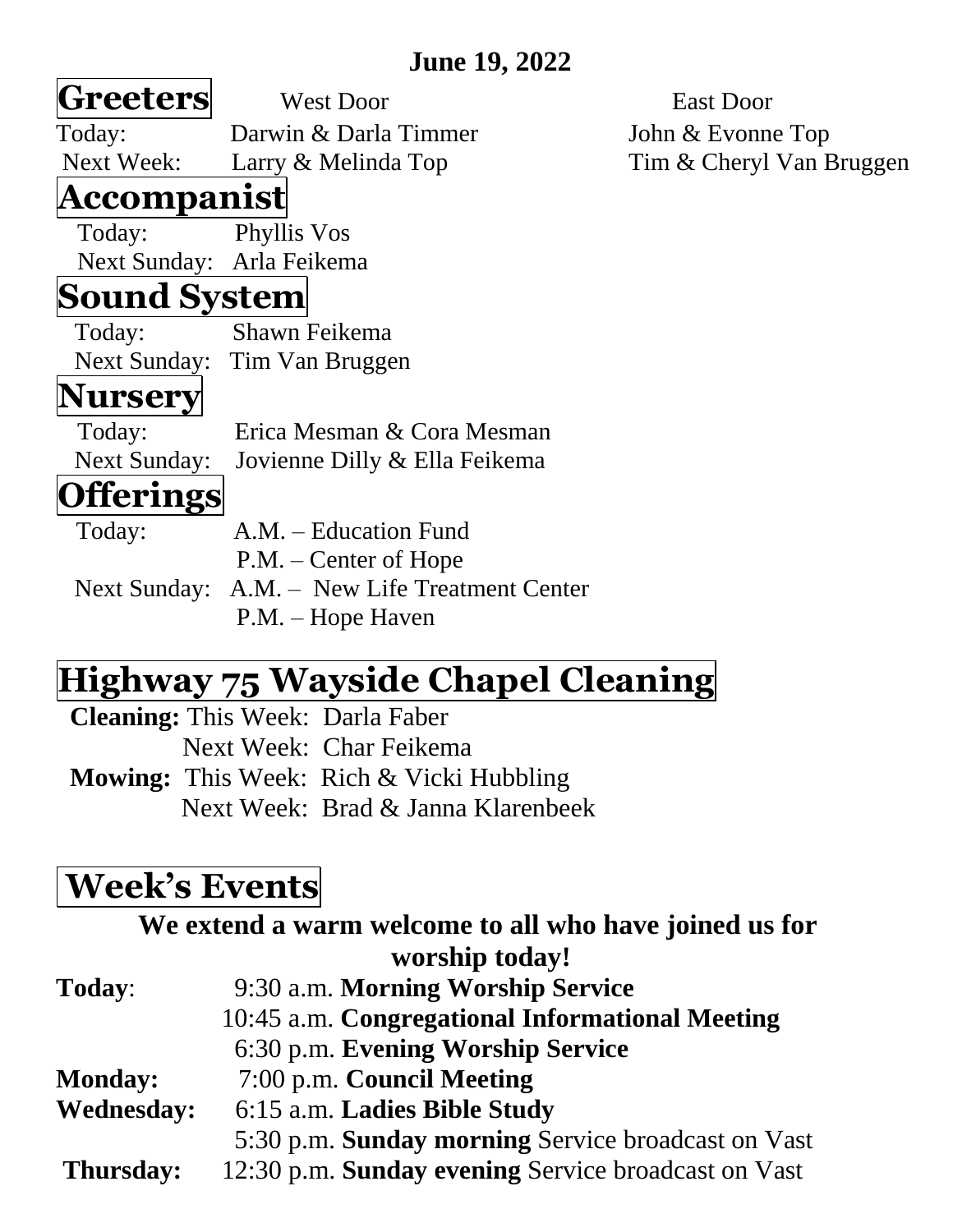## **Thank You**

- **Thank you.** Don and I would like to thank everyone for your prayers, food, gift cards for gas, groceries, phone calls and visits. A big "thank you" to Pete & Linda who are so willing to help with chores we cannot do anymore. Also, thanks to Pastor Gray and Wrede Vogel for their visits. We ask for continued prayers for safe travel as we go to Sioux Falls three times a week, and that dialysis goes well for Don. We are so blessed with a caring church. God bless, Don and Jean Pap.
- **Thank you** for you recent gift to the Luverne Area Community Foundation. Every contribution to our foundation helps to ensure there are resources available to support the charities you care about. We truly appreciate your generosity and thank you for your investment in your community. Emily Crabtree, Executive Director

# **Our Church Family**

- **Continued Prayers** for Mary Brands, Don Pap, Marge Vis, and Vonda Nibbelink.
- **Happy Birthday** to Marge Vis on her 80th birthday on Thursday, June 23, 2022.

## **Announcements**

- **Welcome to all who gather with us in worship!** We welcome Pastor Leroy Christoffels, retired pastor from Worthington CRC to our pulpit this morning and to Pastor Scott Van Voorst, pastor at Cornerstone Prison Church in Sioux Falls, SD this evening.
- **Today is Father's Day!** We wish all the dads among us a happy and blessed day!
- **Congregational Information Meeting.** A congregational information meeting will be held today, Sunday, June 19, 2022, after the morning service. Pastor Leroy Christoffels will be leading this meeting.
- **Search Committee.** The Search Committee and Council are excited and feel led to extend a call to Joseph Steenholdt. We eagerly await a vote by the congregation for this proposal on June 26 after the morning service. DV.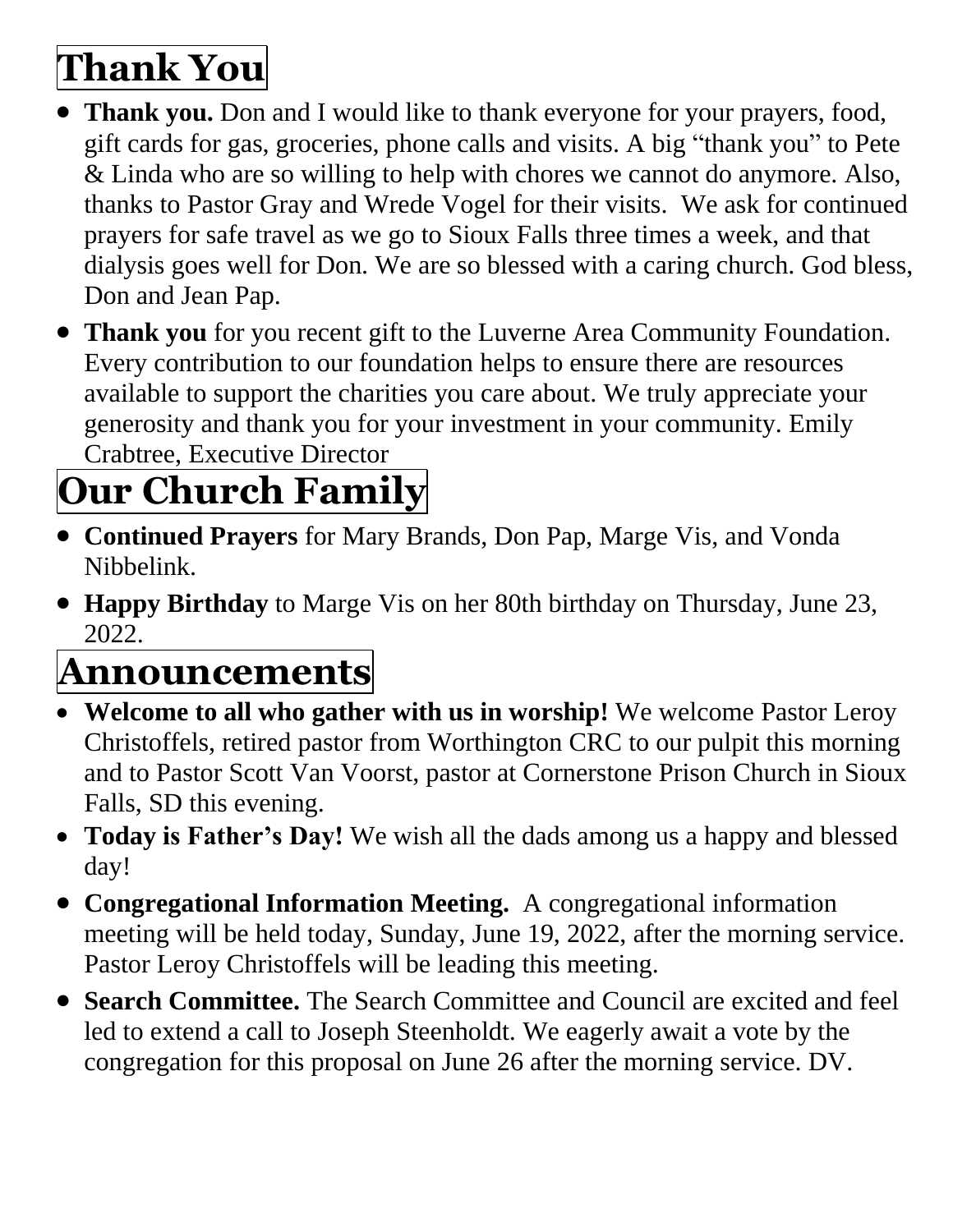- **Meals on Wheels:** July is our churches turn to assist in delivering Meals on Wheels. There have been a few changes since the last time we assisted. The Generations building has moved into the former Grand Prairie Events Center. This is located at 105 S. Esty. The Meals on Wheels entrance is on the south side of the building. Enter through the door labeled "Home Delivered Meals." Please arrive at 11:10am. The other change is that both routes are driving routes and require a driver and 1 other person to accompany them. Please consider serve our community in this way! It is summer, so have your child/children help you complete a route! The people receiving the meals love to see kids! High-schoolers- this is a great and easy way to fulfill some community service hours. The sign-up sheet is in the back of church. Any questions, please reach out to me- April Spronk 507-227-9672
- **Christian Reformed Church of Rock Rapids, IA.** The Christian Reformed Church of Rock Rapids will be celebrating their 100th Anniversary on Saturday, June 25 and Sunday, June 26. We will be having a catered picnic on Saturday evening under the tent, a social hour will begin at 4:00pm., with the meal served at 5:00pm. (Freewill donation) If you wish to join us for this meal call 712-472-3253 (leave a message) or email rrcrc@outlook.com Deadline for reservations is June 15th. At 6:30: a service will be held in the sanctuary which will include former pastors sharing memories, and a power point showing old and new church. Dessert will follow in the tent, with an open mic for memory sharing. Sunday, 9:30 a.m. Praise and Worship Service, with former pastors assisting. Followed by coffee and cake social under the tent.
- **Faith Fellowship Weekend at Cornerstone Prison Church**; Friday, July 29 6:00-7:45pm-Kick Off Worship Service, Saturday, July 30 and Sunday, July 31 – 8:00am-4:00pm each day. The theme for the weekend is Renewal. Scripture texts come from Zechariah 4:6-10 and John 15:7, 10-12  $&15$ . Join us for worship, large group talks and small group discussions. The deadline for signing up is Thursday, July 7. We would be happy to have you join us for part of the weekend or all of it. If you would like more information or to sign up, please contact us at office@cornerstonepcsd.org or call 507-215-3670. Thank you for considering this wonderful ministry opportunity!

## **From CRC Communications**

• **Groundwork:** Jonah: Running Away from God - What happens when we try to run away from God? Join Groundwork as we begin our study of Jonah. Together we will discuss the resonance of Jonah 1 for our lives today and find assurance in God's persistent and relentless love for his people. Listen now at GroundworkOnline.com and subscribe to Groundwork's weekly emails for future episodes.